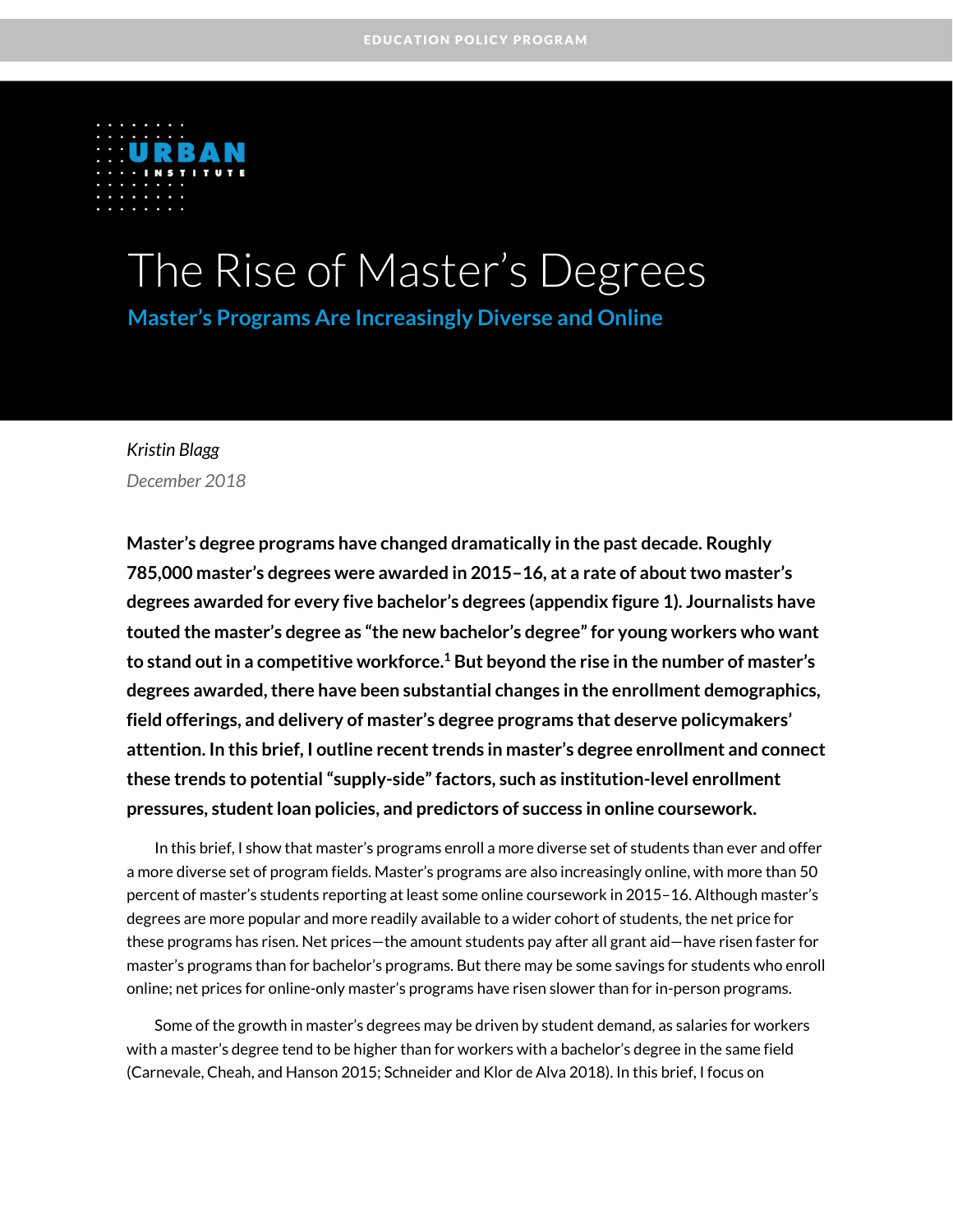interconnected supply-side factors that originate from institutions and policymakers and that may also explain some of these shifts. For example, it may be easier for institutions to expand graduate enrollment than undergraduate enrollment, as master's students may make lighter demands on school facilities than do undergraduates (e.g., typically do not need dormitories and may attend classes in evenings or on weekends) and may bring in more tuition revenue than undergraduates. Federal student loan policies also allow higher loan limits for master's students, which, combined with income-based repayment options, may encourage institutions to push students into using loans to pay for school. Finally, master's students may have characteristics that make them more likely to succeed in online coursework, making them suitable test cases for a university's foray into online education.

# Master's Programs Are Increasingly Diverse

Master's programs are diversifying in two senses. First, the backgrounds of students who enroll in master's programs have grown more diverse. Over the past two decades, master's programs have gradually enrolled a larger share of students from underrepresented racial and ethnic backgrounds. Second, the programs that are offered for master's degrees are more diverse; there are more specialized programs offered today than in the mid-1990s.

### **Students Attending Master's Programs Have Grown More Diverse**

The share of black and Hispanic students enrolled in master's programs has nearly doubled in 20 years, from 14 percent in 1996 to 25 percent in 2016 (figure 1). Similarly, the share of white students has declined, from 84 percent of all master's students in 1996 to 57 percent in 2016. Among major categories, programs in health (a 10 percentage-point increase) and the humanities (an 8 percentagepoint increase) saw the largest increases in the share of black students from 2000 to 2016, and the increases in the share of Hispanic students were largest in social and behavioral sciences (6 percentage points), business and management (6 percentage points), and the humanities (5 percentage points). Previous research has shown that black college graduates are more likely than those from other racial or ethnic groups to go to graduate school, but they disproportionately enroll in master's programs (relative to professional and doctoral programs) and at for-profit institutions (Baum and Steele 2017).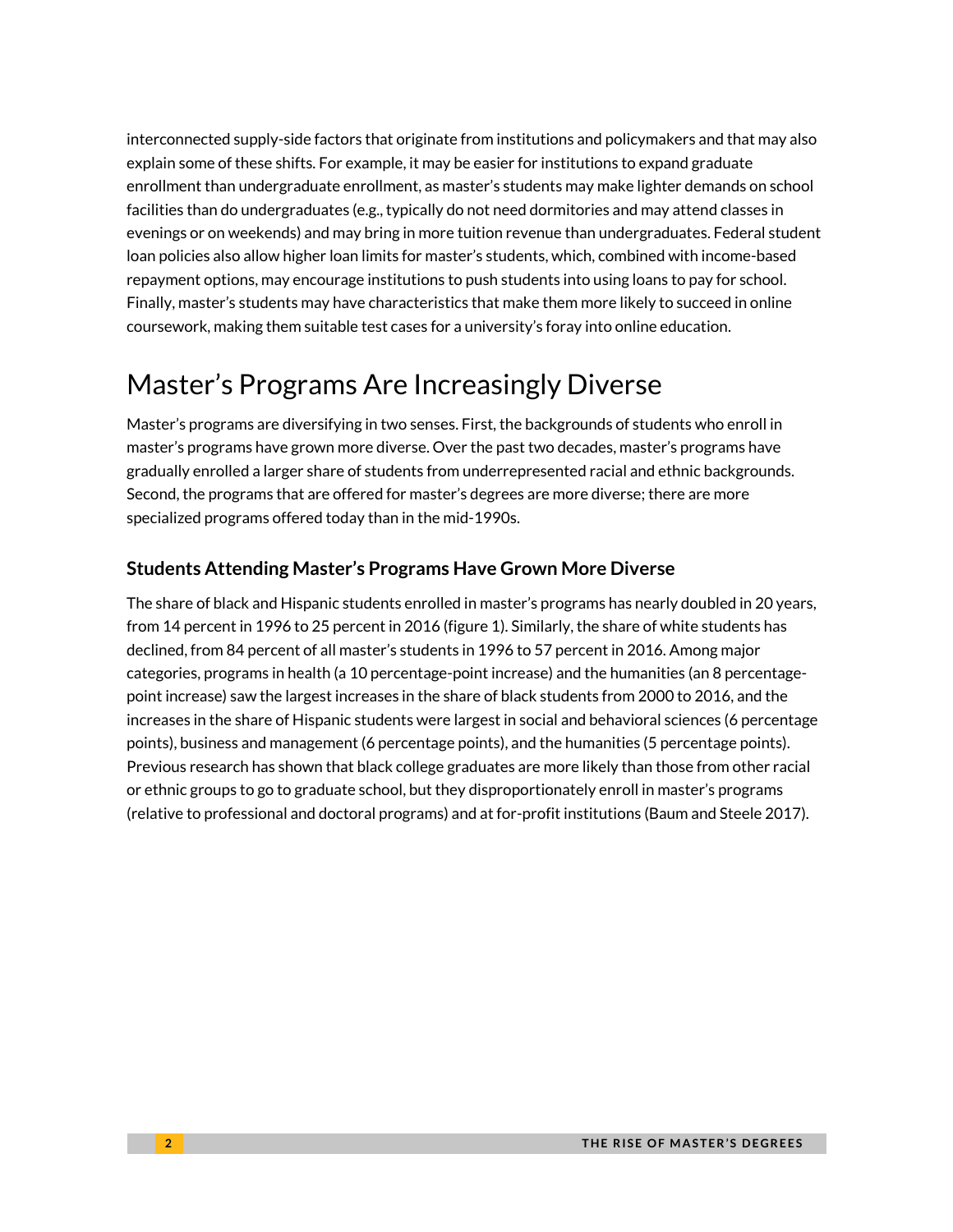

#### **Share of Students Enrolled in Master's Programs by Race or Ethnicity**

**URBAN INSTITUTE**

**Source:** National Center for Education Statistics DataLab; TrendStats for NPSAS Graduate Survey, reference ID cfkbkb42*.* **Notes:** NPSAS = National Postsecondary Student Aid Study. Includes foreign students. Asian category not available for 1996. "Other" includes the categories of other race, Native Hawaiian or other Pacific Islander, American Indian or Alaska Native, and more than one race, as available in the given year.

Because graduate students apply for financial aid as independent students, it is more difficult to assess their family's financial background. Today's master's students are more likely to have received at least one Pell grant during their enrollment in higher education, although this measure is imprecise, as higher-income families have become more likely to receive Pell grants over time (Delisle 2017). In 2000, 22 percent of students ages 26 and younger enrolled in master's programs had received at least one Pell grant during their enrollment in higher education. In 2016, that share was 34 percent.<sup>2</sup>

Master's degree students are also increasingly international. The share of international students enrolled in American master's programs has risen from 4 percent in 1996 to 13 percent in 2016. $^3$ Growth in international student enrollment has been strongest in math, engineering, and computer science (from 14 percent in 1996 to 50 percent in 2016). $4$ 

### **Master's Program Offerings Are More Diverse**

Just as master's students have changed, so have the programs that are offered as master's degrees. From 1995 to 2017, the number of distinct master's degree program fields (as classified by the program's six-digit Classification of Instructional Programs [CIP] code) has grown substantially. The number of distinct master's fields that have granted at least 100 degrees nationally per year has risen from 289 to 514 over this period (figure 2).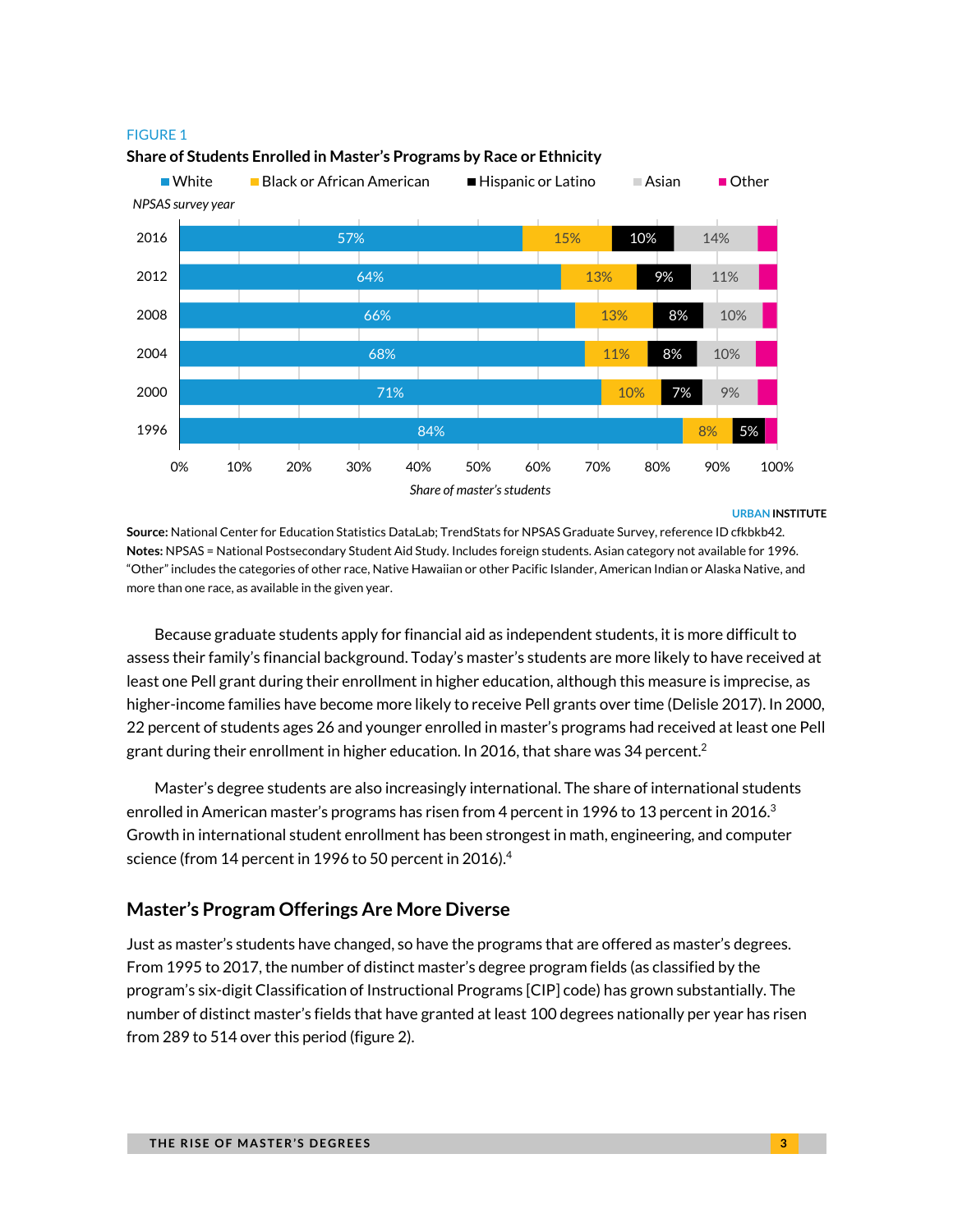#### **Distinct Master's Degree Program Offerings**

- Health professions and related programs
- **■**Education
- Business, management, marketing, and related support services
- Visual and performing arts
- **Engineering**
- **Construction trades**
- All other programs



**URBAN INSTITUTE**

**Source:** Urban Institute analysis of degree award data from the Integrated Postsecondary Education Data System. **Notes:** A distinct master's program offering is a unique six-digit Classification of Instructional Programs (CIP) code for which more than 100 degrees were awarded (by any institution) in the given year. National Center for Education Statistics crosswalks were used to connect the 1990 codes to 2000 codes, and the 2000 codes to 2010 codes. Programs were aggregated up to the two-digit CIP level using 2010 CIP codes.

Although the overall number of master's degree awards has also risen, the change in figure 2 is not driven by the expansion of small program fields into larger ones (those that awarded more than 100 degrees nationally in the given year). If we look at unique CIP codes under which at least one master's degree has been awarded, we see a similar pattern, with the number of unique six-digit CIP code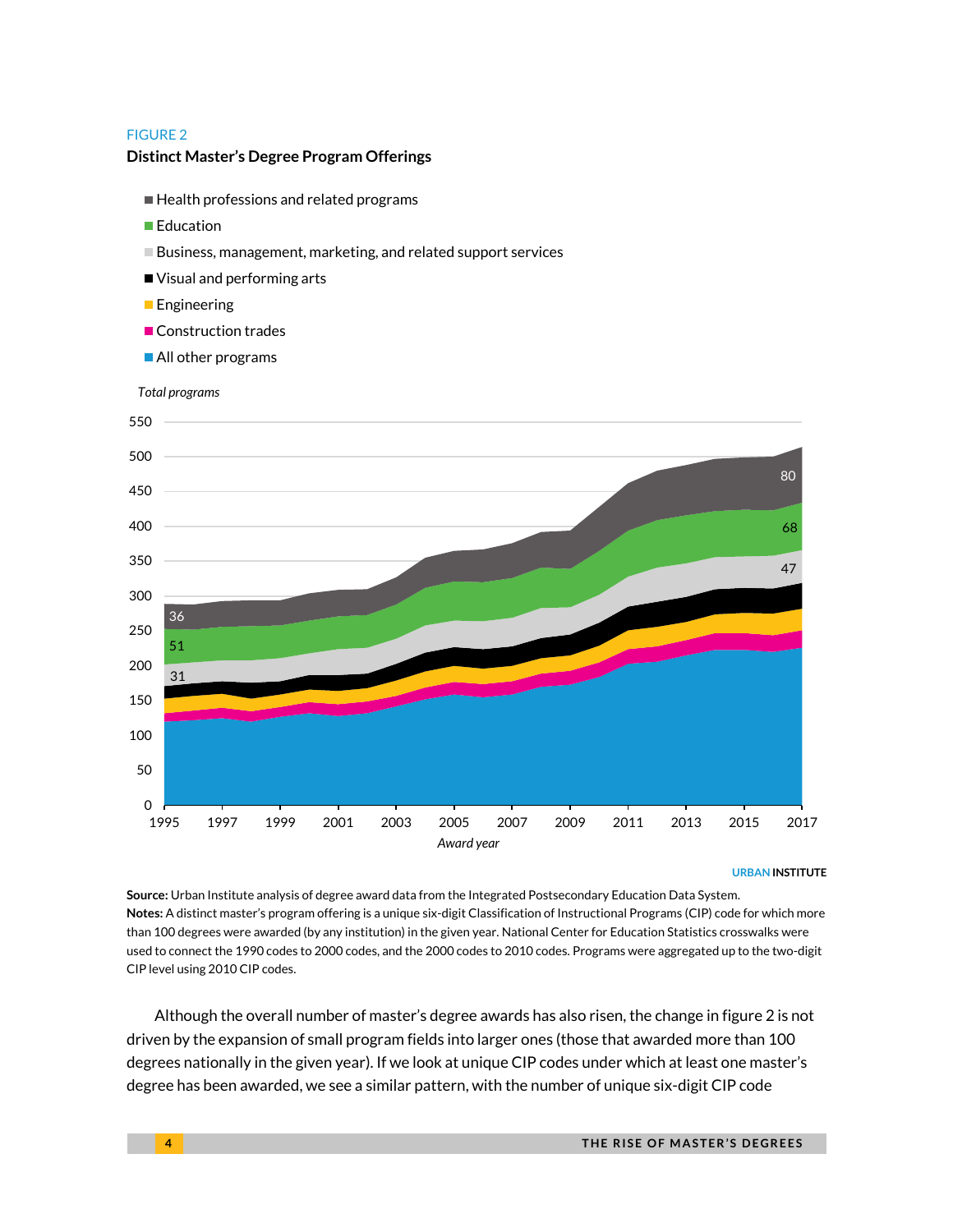master's programs rising from 588 in 1995 to 1,043 in 2017. Other researchers have observed this trend. Judith Glazer-Raymo (2005, 29) notes that the 1985 Pearson's guide to graduate programs listed 667 master's degree titles, but this figure increased to more than 1,000 titles by 2005.

In some fields, this diversity may reflect the growing importance of demonstrating graduate-level knowledge of a given technology or skill for the nonacademic workplace. For example, Professional Science Master's programs are designed to increase math and science skills for nonacademic careers (Glazer-Raymo 2005, 60). This trend is evident in the field of computer science (where at least one master's degree was granted in only seven unique fields in 1995 and in 25 fields in 2017) and in the field of biology (where 31 unique master's program fields in 1995 became 81 in 2017). But this specialization has also occurred in fields where there has been less scientific or technological change, such as in education (66 to 91) and in visual and performing arts (41 to 62).

# Master's Programs Are Increasingly Online

Master's programs have embraced online coursework and programs. Online learning is classified as distance education; although some distance education courses and programs are still offered through the mail, most distance education now takes place online, through media such as course videos and online discussion forums (Miller, Topper, and Richardson 2017). Most students in higher education who have taken at least one distance education course are undergraduates, though roughly a sixth of those taking at least one online course were graduate students (Seaman, Allen, and Seaman 2018).

### **More Students Are Using Distance or Online Education**

The share of master's students who reported that their program was entirely distance education has increased substantially since 2000 (figure 3). In 2016, 31 percent of students enrolled in master's programs reported that their program was entirely online (in 2012 and 2016, the distance question was changed to ask specifically about enrollment in entirely online programs). Further, 21 percent of master's students reported taking some, but not all, of their classes online in 2016.

The rate of online enrollment in courses or programs is higher among master's students than among bachelor's degree students. In 2016, 31 percent of bachelor's students reported taking some, but not all, of their classes online, but just 12 percent of bachelor's students reported that their entire program was online.<sup>5</sup>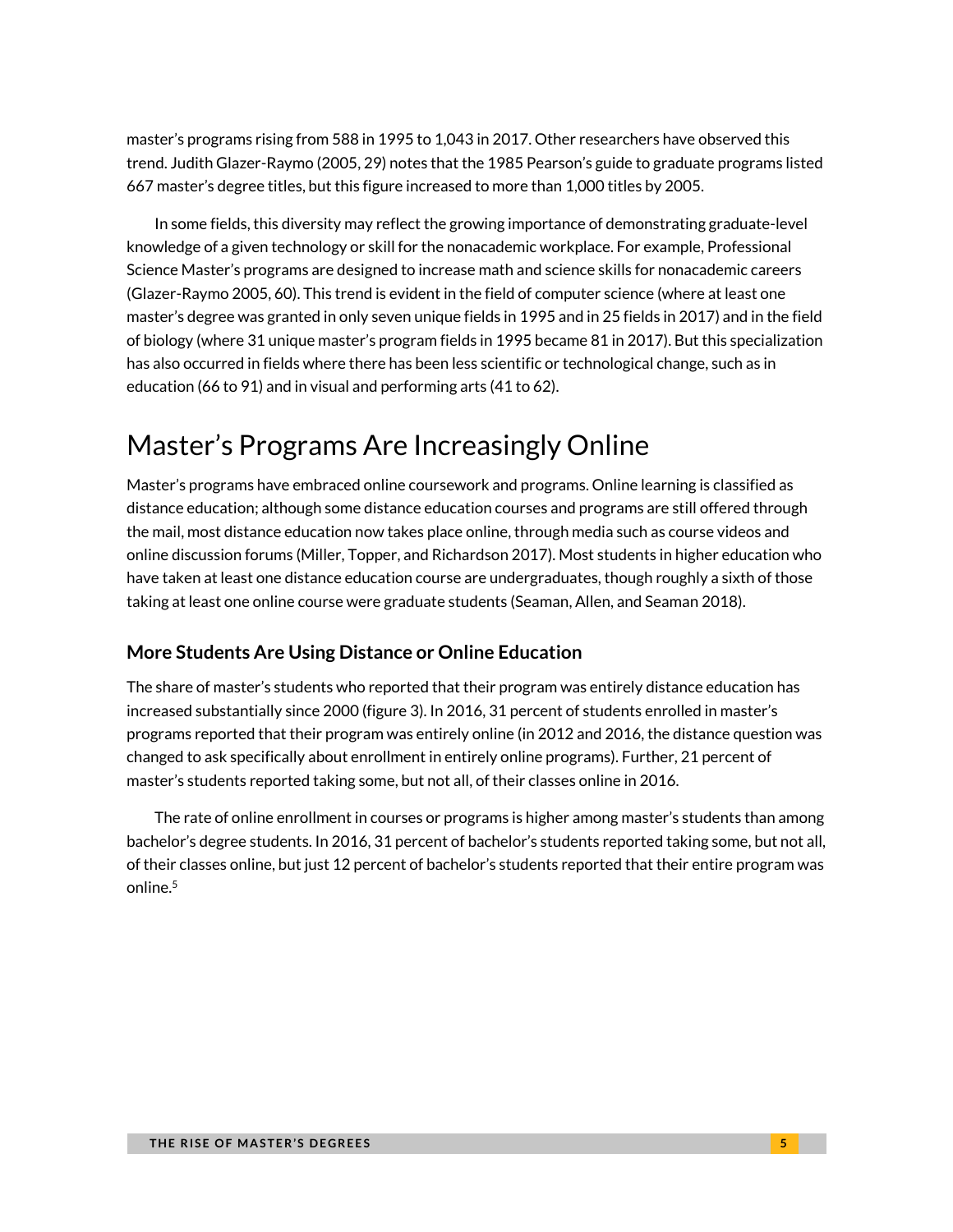![](_page_5_Figure_1.jpeg)

#### **Master's Students, by Mode of Instruction**

**Source:** Urban Institute analysis of NPSAS graduate student data.

**Notes**: NPSAS = National Postsecondary Student Aid Study. This question was asked differently in different years. In years when respondents were allowed to skip the question, those who skipped were counted as not enrolled in an entirely distance education program. In 2012 and 2016, respondents were asked if their distance education was entirely online, rather than if they were enrolled in distance education. The share of students taking some distance courses was computed as the share of students not entirely in distance education but who reported at least one distance course. Results can be accessed at PowerStats with table codes bmmbkncd/cfmbkdm26 (2000), bmmbknk39/cfmbkdca0a (2004), bmmbkn4e/cfmbkdd3c (2008), bmmbkp30/cfmbkdfa1 (2012), and bmmbkp05/cfmbkdh8e (2016).

Distance or online courses have been persistently more popular among part-time students than among full-time students. In 2004, 9 percent of part-time master's students reported enrolling exclusively in distance education, compared with 5 percent of full-time master's students. In 2016, 36 percent of part-time students were enrolled in exclusively online education versus 27 percent of fulltime students.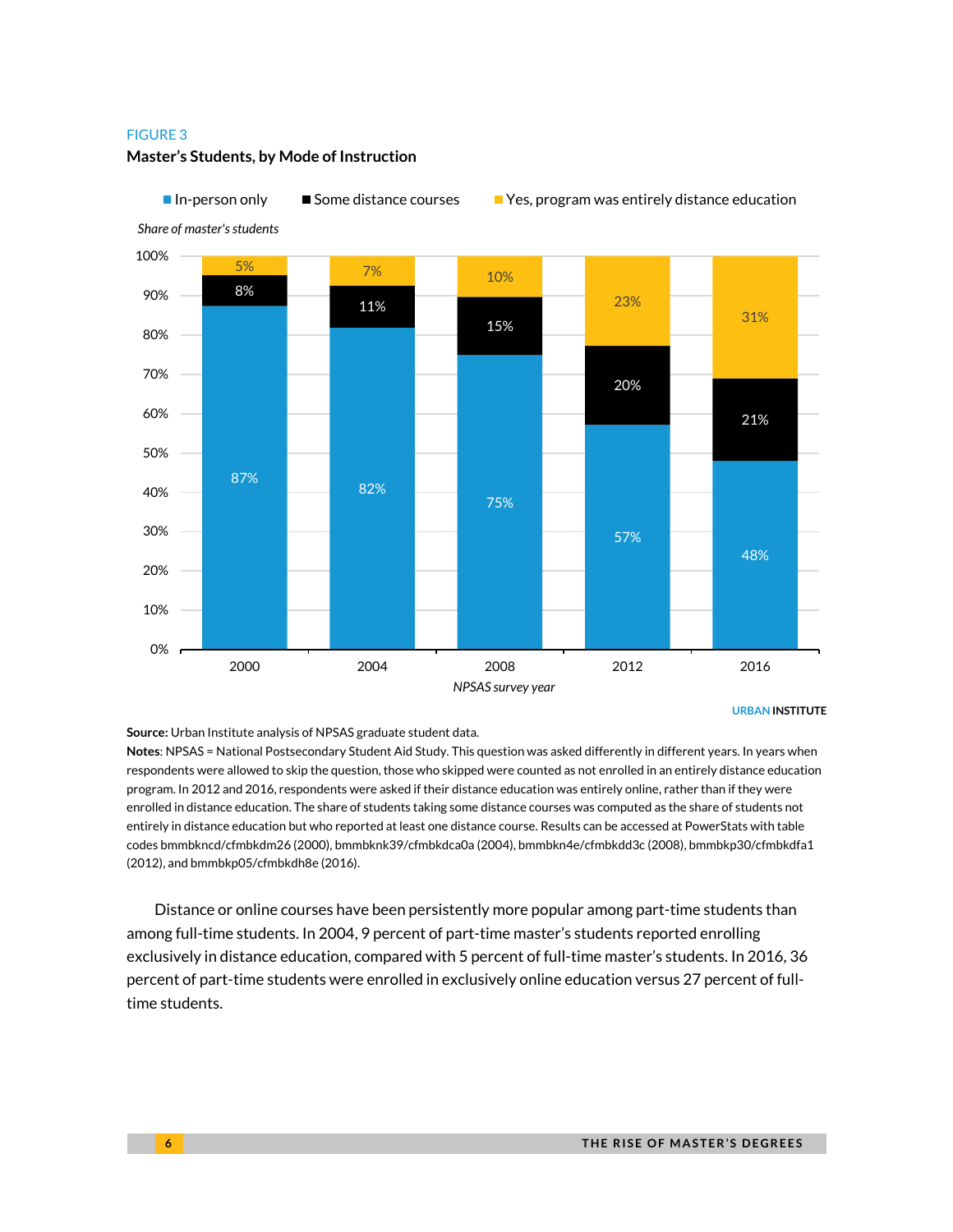## **Increases in Master's Degree Awards Come from Programs Available as Distance Education**

Another way of looking at the growth of online degrees is to look at the share of awarded master's degrees that were available entirely as distance education. Of the more than 800,000 master's degrees awarded in 2017, more than 40 percent were awarded in a master's program that was either only available as distance education, or was available as either in-person or distance education (figure 4).

#### FIGURE 4

![](_page_6_Figure_3.jpeg)

**Master's Degrees Awarded, by Availability as Distance Education**

**URBAN INSTITUTE**

**Source:** Urban Institute analysis of Integrated Postsecondary Education Data System awards data.

Although private for-profit institutions issue the largest share of master's degrees in programs available as distance education, the increase in awards available as distance education has occurred in the public and private nonprofit sector. The number of master's degrees granted in programs available as distance education has increased from 89,000 in 2013 to 127,000 in 2017 within public institutions and from 96,000 to 149,000 over the same five years within private nonprofit institutions.

The fields that award the highest share of degrees through programs available via distance education include transportation and materials moving (about 800 degrees awarded, 91 percent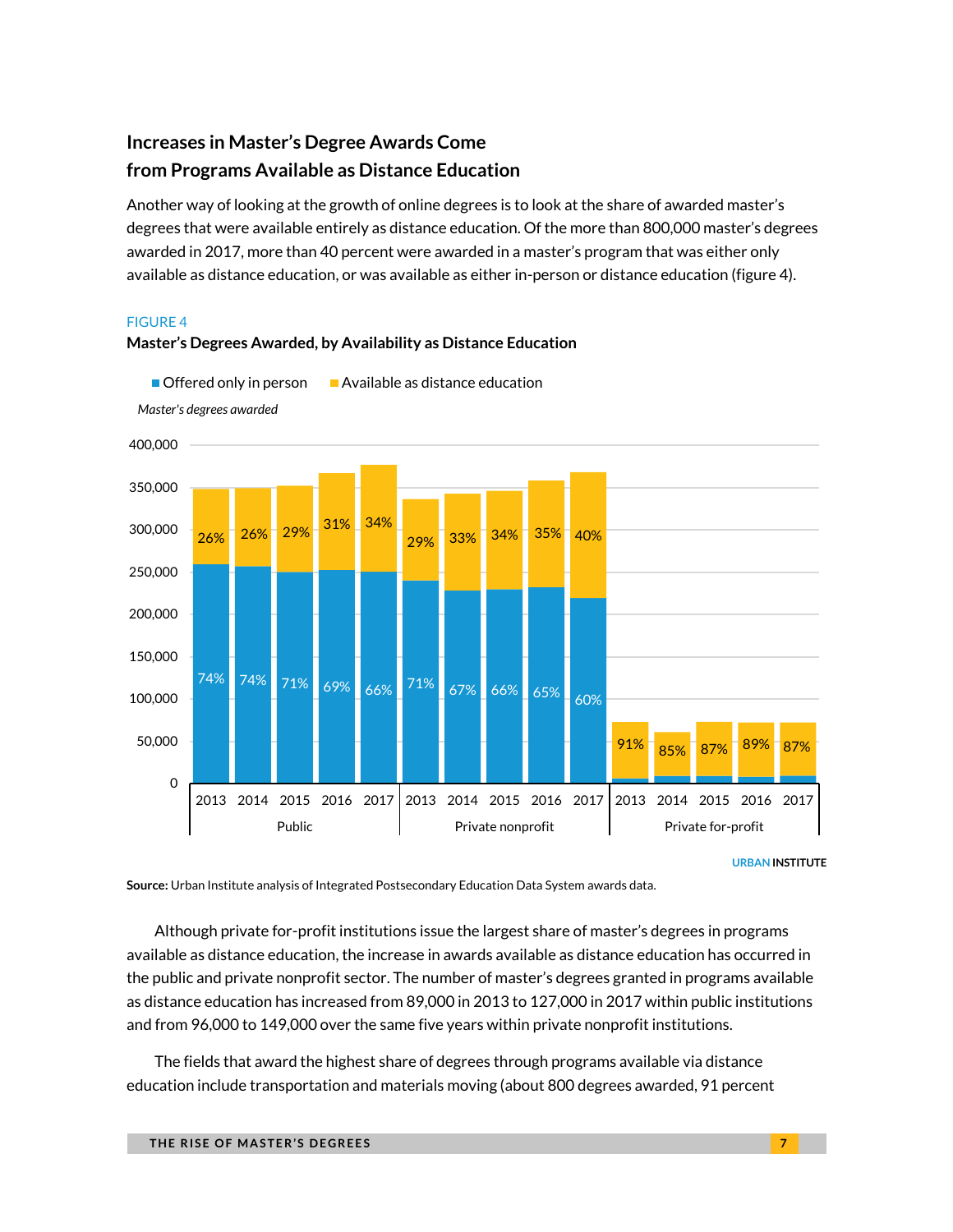available as distance education); library science (4,900 degrees, 82 percent); military technologies and applied sciences (300 degrees, 78 percent); homeland security, law enforcement, and firefighting (10,900 degrees, 72 percent); business, management, and marketing (191,500 degrees, 52 percent); engineering technology (7,700 degrees, 52 percent); and work and family studies (3,300 degrees, 51 percent).

# Master's Programs Have Become More Expensive

The wage payoff, on average, is higher for a graduate degree than for a bachelor's degree, and some fields have stronger premiums than others (James 2012). But attending graduate school, particularly a master's program, is still a large investment of time and money. Although institutions do not track tuition charges specifically for master's students, the average "sticker price" for graduate tuition and fees has largely kept pace with tuition and fee charges for undergraduate programs, within institution sectors (appendix figure 2). The exception is average tuition and fees for full-time undergraduate programs at private nonprofit schools, compared with full-time graduate programs in the same sector. Although both types of programs have increased inflation-adjusted charges, the average sticker price for undergraduates at private nonprofit schools has increased faster. Average tuition and fees for undergraduates in private nonprofit schools increased from \$22,550 in 2000 to \$32,450 in 2015, while charges for graduate students increased by about half as much in 2016 dollars, from \$19,300 to \$24,900.

Of course, the sticker price is rarely what a student actually pays. The price students actually pay can be discounted by funds from grants, tax benefits, and employer aid (Bednar and Gicheva 2013). Further, the decision to enroll in graduate school is subject to the student's perceptions of opportunity cost, which may be influenced by the current job market and information about financial support for graduate work (Bedard and Herman 2008; Kennedy et al. 2016).

### **Net Price Is Rising Faster for Master's Degrees Than for Bachelor's Degrees**

Similar to the average sticker price, the average net price students pay for their master's degrees has risen steadily, in inflation-adjusted dollars. The average net price for tuition and fees—the amount students pay to the institution minus all grants—increased 79 percent for full-time master's students from 1996 to 2016 (compared with a 47 percent increase for full-time bachelor's students). The average full-time master's student paid \$8,700 a year, in 2016 inflation-adjusted dollars, for tuition and fees in 1996 and had a student budget of about \$22,900, minus all grants. In 2016, the average full-time master's student paid \$15,600 a year for tuition and fees and had a student budget of \$32,550, minus all grants (figure 5).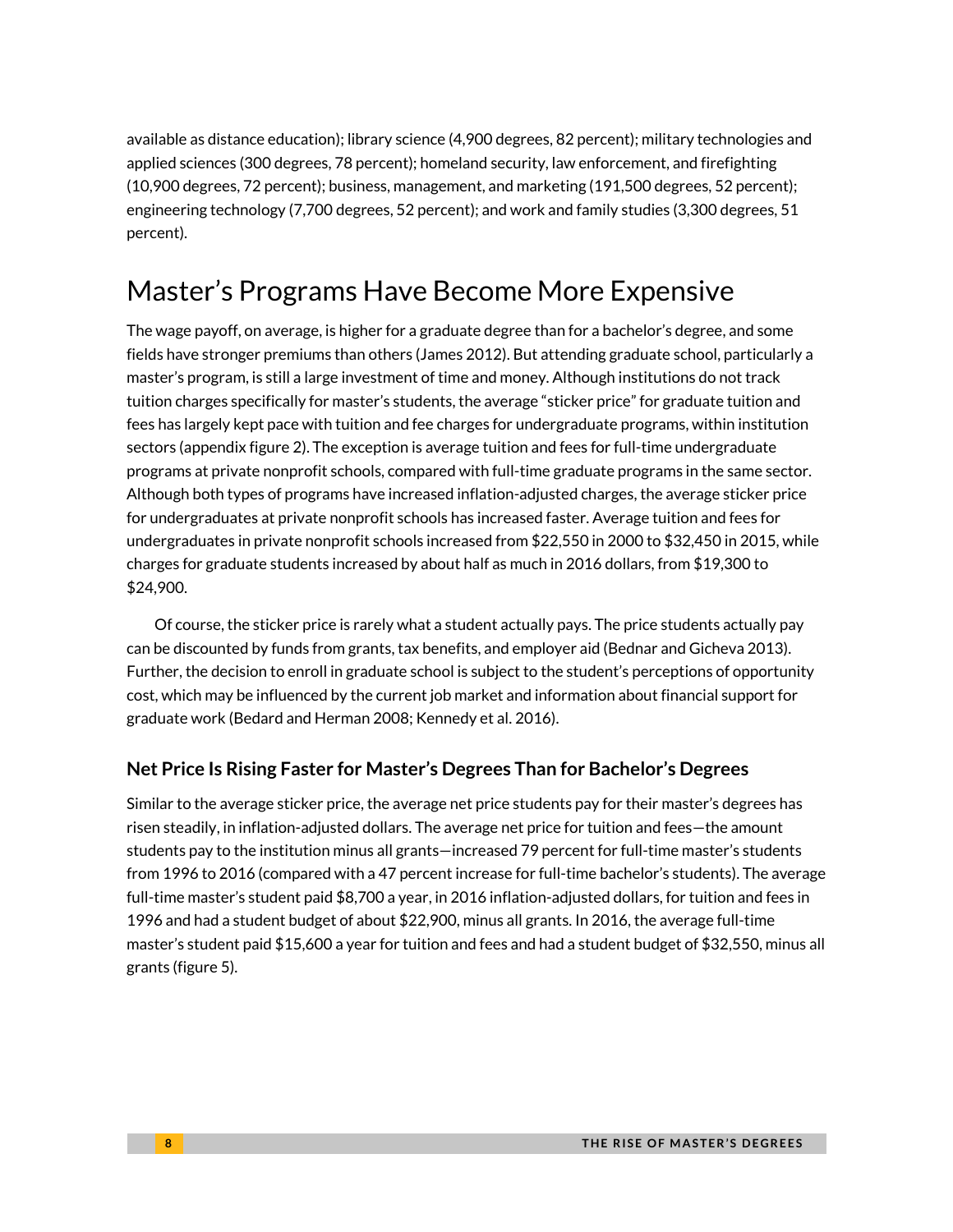### **Average Net Price of Full-Time Master's and Bachelor's Degree Students** *Adjusted for inflation to the most recent survey year*

![](_page_8_Figure_2.jpeg)

**Source:** Urban Institute analysis of NPSAS data. **Note:** NPSAS = National Postsecondary Student Aid Study.

Similar to average sticker price, the average net price for full-time graduate students varies by sector. The net price is lowest at private for-profit schools (average net tuition and fees in 2015–16 was \$10,900) and at public institutions (\$11,500). At private nonprofit schools in the same year, the average net price for tuition and fees for a full-time graduate student was \$20,200.

### **Online Programs Offer Small Cost Savings**

Online delivery of instruction could mitigate the costs of higher education. There is evidence that fulltime undergraduate online students have experienced price declines from 2006 to 2013 (Deming et al. 2015), but few studies have looked at changes in net prices for the average distance and nondistance (in-person or partially online) master's student. Using National Postsecondary Student Aid Study data from 2008, 2012, and 2016, I observe that the average net price for tuition and fees, for both distance and in-person programs, has risen (figure 6).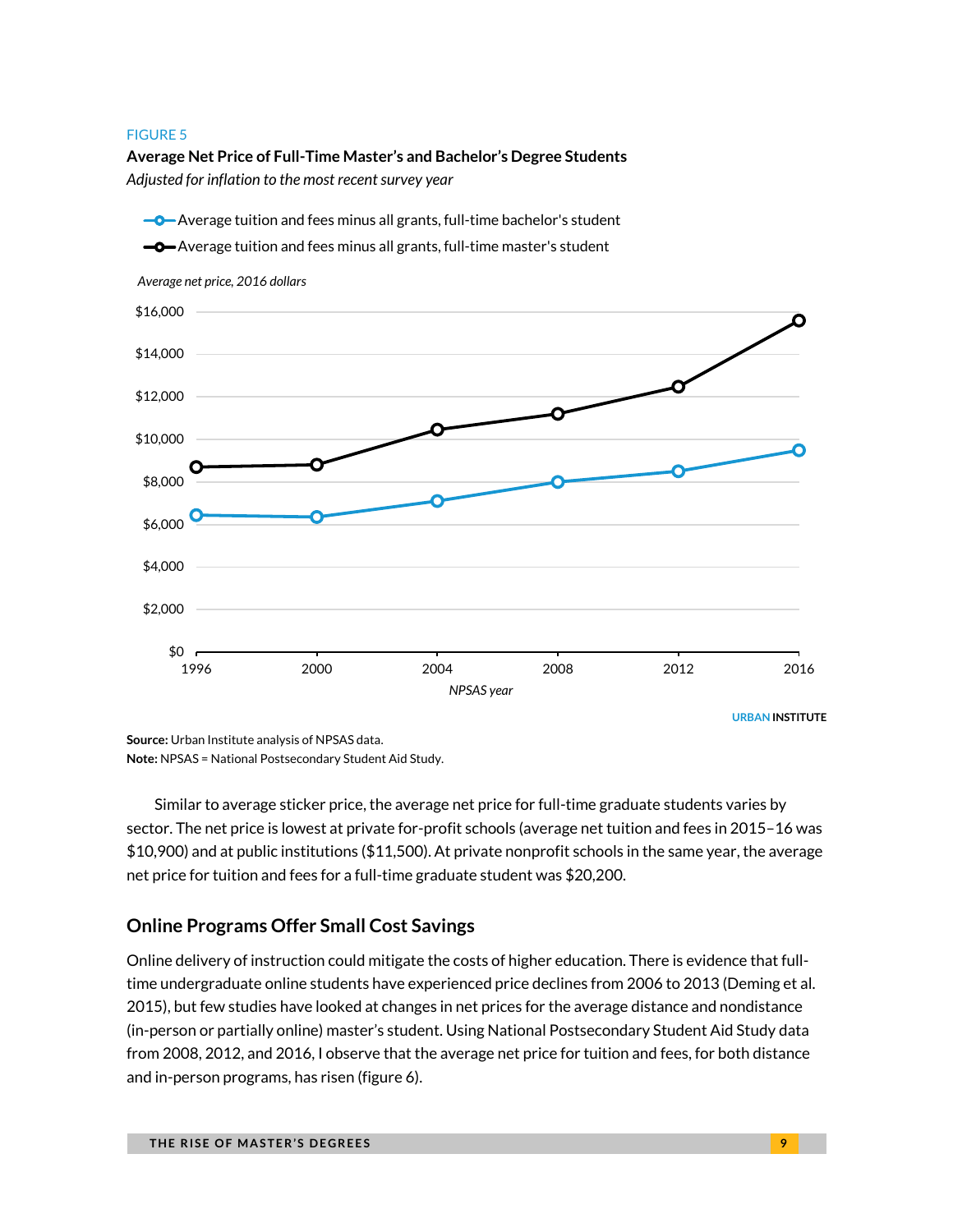The average net price has grown at a slower rate for distance programs than for in-person ones. Although the net price was similar between the two delivery modes in 2008 (\$9,500 for in-person programs and \$8,750 for distance programs), the 2016 rate is steeper for in-person courses (\$16,500 versus \$11,095). When looking at average student budget (the amount allocated for tuition, fees, books, and living expenses), I find a different trend. Net price for total student budget has increased about \$6,500 in 2016 dollars for master's students attending in-person programs and has declined slightly for entirely distance students by about \$1,500.

#### FIGURE 6

![](_page_9_Figure_2.jpeg)

**Average Net Price of Full-Time Master's Students, by Program Type**

**Source:** Urban Institute analysis of National Postsecondary Student Aid Study data.

**Notes:** This question was asked differently in different years. In years when respondents were allowed to skip the question, those who skipped were counted as not enrolled in an entirely distance education program. In 2012 and 2016, respondents were asked if their distance education was entirely online, rather than if they were enrolled in distance education. Results can be accessed at PowerStats with table codes ccmbkdf6 (2008), ccmbkd42 (2012), and ccmbkd6f (2016).

Entirely distance master's students at private for-profit institutions experienced the largest reduction in net price for student budgets, from about \$27,200 in 2012 to \$22,100 in 2016 (because of sample size, an estimate is unavailable for 2008). Distance master's students at public four-year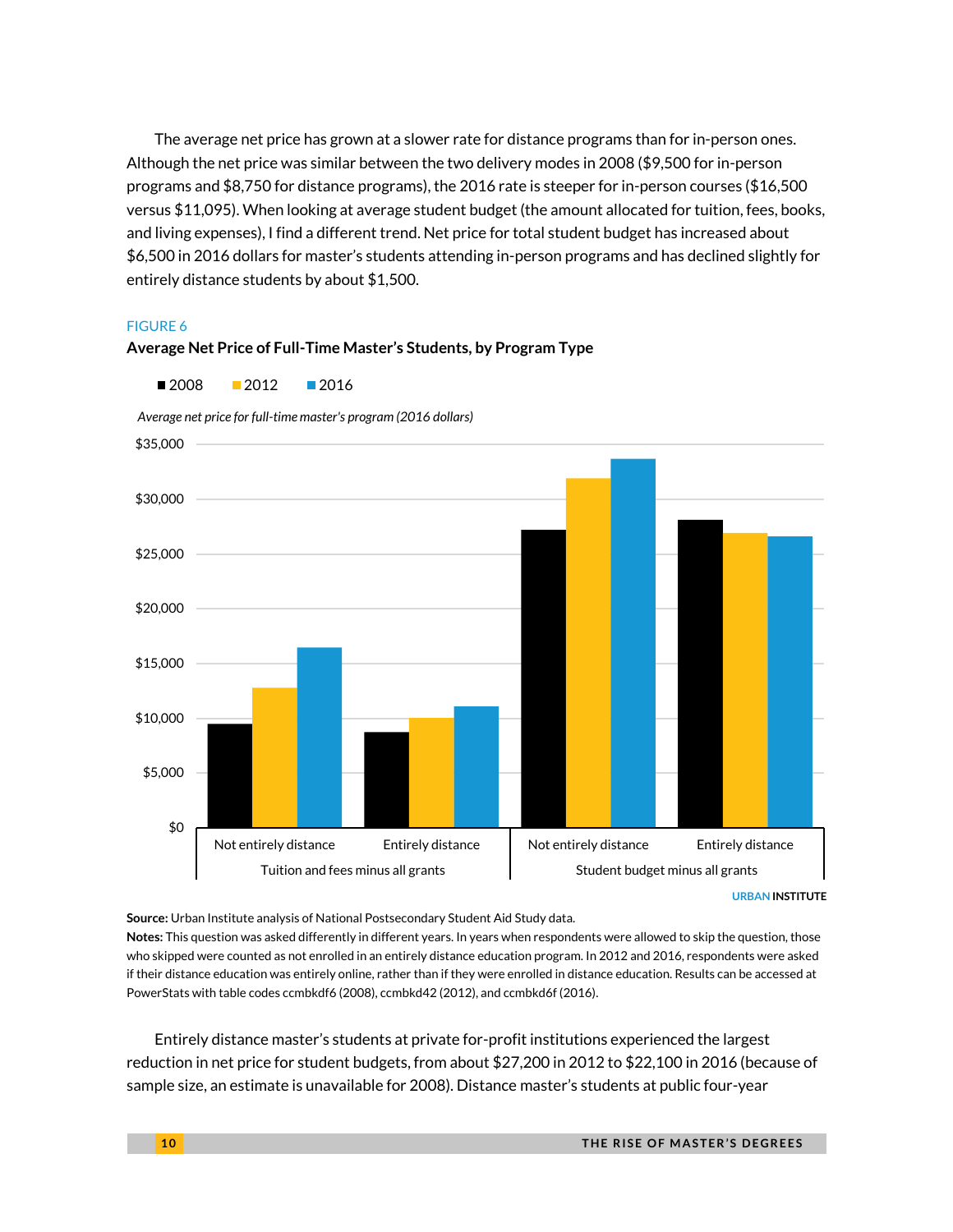institutions saw essentially no change in net price for student budgets (\$25,200 in 2008 to \$24,700 in 2016), and distance students at private nonprofit schools experienced an increase, albeit from a lower base (\$9,600 in 2008 to \$13,800 in 2016).

# How Might "Supply-Side" Factors Drive These Changes?

A broad set of decisions made by institutions and policymakers, as well as student demand, may be driving these changes. Graduate students have different enrollment needs than undergraduates and are eligible for larger federal loans. And graduate students are different in other ways—many have full-time experience in the professional workforce, and, by completing their bachelor's degree, all have shown that they can master college-level material and complete a degree in higher education. In this section, I outline potential "supply-side" reasons for the increase in master's degrees.

### **Institutions May Face Pressure to Increase Graduate Enrollment**

Although the number of bachelor's degrees awarded has increased, the growth of master's degrees has outpaced bachelor's degrees. There may be multiple reasons why universities, when aiming to expand enrollment, may prefer to expand growth in master's programs rather than in bachelor's programs. Because many first-time first-year bachelor's degree seekers reside on campus in their first year (58 percent in 2015–16), expanding the size of the freshman class could entail expanding dormitory space, cafeterias, and other facilities.<sup>6</sup> And campuses may face pressure from surrounding neighborhoods to limit the number of on-campus undergraduates. In contrast, most master's students live off campus and commute to school. In addition to requiring less (if any) dormitory space, master's students might be more amenable to classes that are held in the evening or weekends. And although some graduate degrees, especially science degrees, may cost an institution more per completion than an undergraduate degree in the same field, other graduate degrees cost the same as or less than an undergraduate degree in the same field (AIR 2013).

Institutions may face other pressures to keep undergraduate enrollment growth lower than graduate enrollment growth. For example, some policymakers have pushed for selective public fouryear institutions to put a cap on undergraduate students from out of state, which could limit recruitment of undergraduate students. <sup>7</sup> Moreover, institutions may rely on data on undergraduate selectivity and competitiveness as a way of signaling quality ("student selectivity," based on standardized test scores and high school class standing, made up 10 percent of the 2019 *US News and*  World Report rankings).<sup>8</sup> Increasing enrollment may mean decreasing selectivity. The "prestige" factor of selectivity may not carry over to master's programs. Many master's program acceptance rates are hard to find, and even at elite institutions, the acceptance rates for master's programs may often be higher than for bachelor's degree programs.

Finally, many public four-year institutions may face budget pressures that make expanding undergraduate enrollment difficult. Declines in state appropriations for public higher education may increase tuition charges, yielding lower undergraduate enrollment (Heller 1999) and prompting public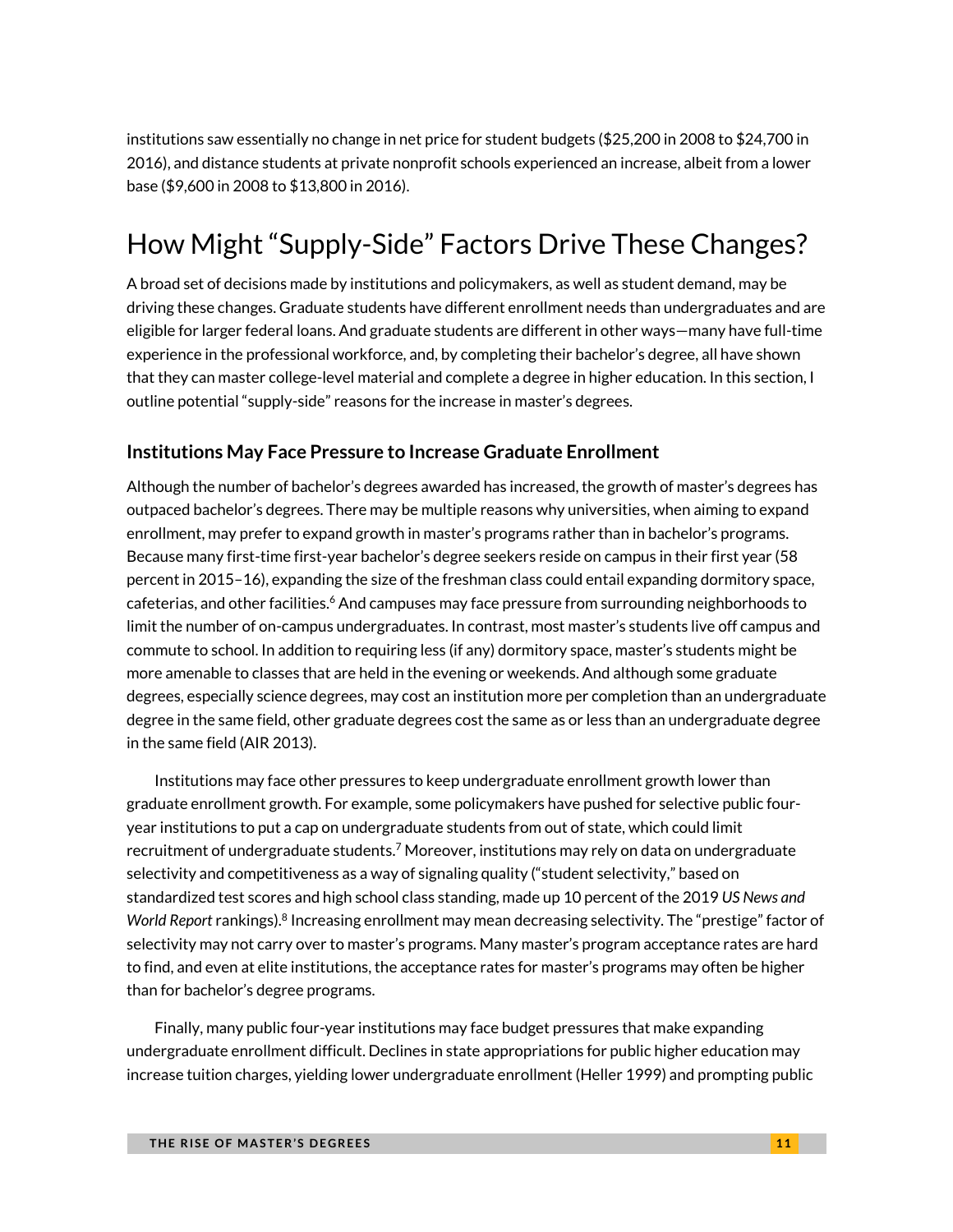institutions to increase recruitment for out-of-state students, who tend to pay higher tuition (Jaquette and Curs 2015). Some institutions have reported that they've turned to graduate students to increase revenue.<sup>9</sup> Researchers have observed that a decline in state appropriations for public institutions was associated with an increase in graduate enrollment from 1992–93 to 2001–02, but not since (Jaquette, forthcoming).

### **Federal Policies Offer Some Protection against High Graduate Loan Balances**

Since 2006, graduate students, including master's students, have been allowed to borrow up to the amount of their cost of attendance (including living expenses in addition to tuition and fees) not covered by grant aid in federal student loans. Distance education students who meet all other criteria for aid are eligible to borrow at the same level for their graduate education as in-person students. Graduate student borrowers can also take up income-based repayment programs offered by the federal government, and some could reduce their years of payments to 10 years under the federal Public Service Loan Forgiveness (PSLF) program. Some researchers have identified this expansion of credit, combined with other factors, as a potential reason for declining student loan repayment and rising default rates for graduate students (Lee and Looney 2018). At the median graduate or professional school, 20 percent of students who entered repayment in 2009 had not reduced their principal within five years (Delisle 2018). It is possible that this expansion of student loan credit, combined with relaxed payment terms for lower-income borrowers or for those who go into a broadly defined public service job, have made enrolling in a master's degree appealing for both students and institutions.

Even though those with graduate degrees earn more, on average, than those with bachelor's degrees, master's students who expected to graduate in 2015–16 were more aware of income-driven repayment options (and were slightly more likely to use them) than bachelor's degree students who expected to graduate that year. About 72 percent of master's degree borrowers knew about incomedriven repayment programs, and 59 percent of those who had heard of them said that they were "likely" or "very likely" to use one.<sup>10</sup> Fifty-seven percent of bachelor's degree borrowers knew about incomedriven repayment, and 55 percent of those who had heard of them reported that they would use one. $^{11}$ 

The key accountability metric for higher education institutions is the cohort default rate (CDR), or the share of borrowers who default on their student loans within three years after entering repayment. If an institution's CDR is too high, it could lose access to Title IV funding (though this is rare). Graduate borrowers are included in this metric if they borrowed federal Stafford loans or Direct Stafford/Ford loans. Although graduate students are eligible for larger loans than undergraduate students, the measurement of CDRs at the borrower level means that graduate students received the same weight in the calculation as undergraduates.

Graduate borrowers are not included in the College Scorecard's measurement of undergraduate loan repayment rates, and information on the average level of debt, or income after enrollment, are hard to find for master's programs. Because standardized data on these outcomes are largely unavailable, institutions may not have the same incentive to monitor graduate student lending or their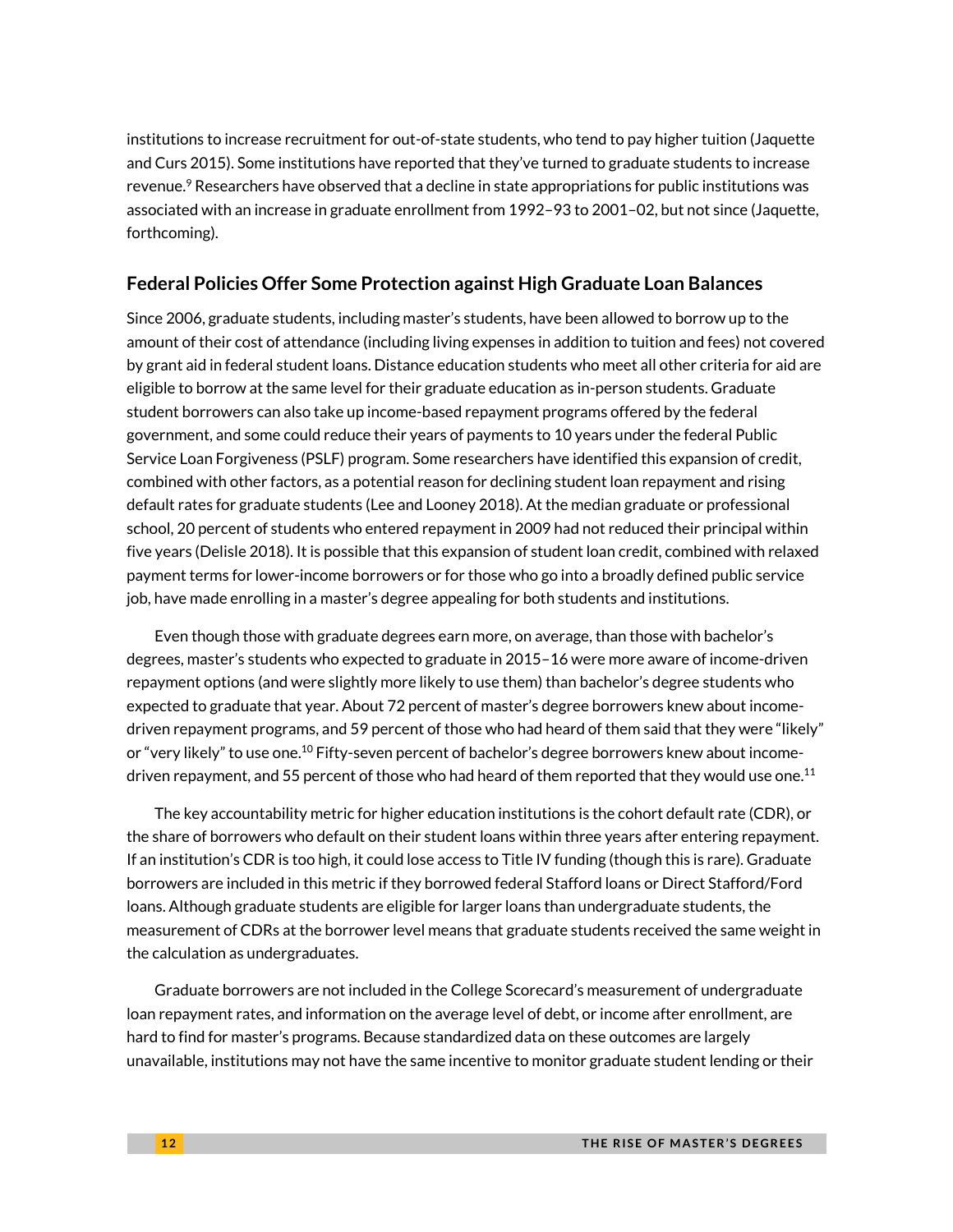subsequent outcomes, potentially leading to an increase in programs that leave students with debt that outweighs their increased earnings potential.

### **Online Education May Work Well for Master's Programs**

Enthusiasm about the potential for online higher education, particularly for massive online open courses (MOOCs), has decreased because of high attrition and low completion rates on open courses (Burd, Smith, and Reisman 2015). And giving away educational content may not be sustainable for higher education institutions (Hoxby 2014). But online education may be particularly well suited for those who would enroll in master's programs.

People who succeed in MOOCs, similar to those who tend to enroll in master's programs, tend to be proactive and self-directed learners (Howland and Moore 2002) and are more likely to already be well educated, employed, and using the content to further their knowledge for work or for curiosity (Christensen et al. 2014). By offering graduate degrees as part of online coursework, universities can generate revenue from their investment in online education, and students who attend a highly ranked institution can get a "brand name" on their résumé. One model of an online master's program that has seen positive results is Georgia Tech's online master's in computer science. An evaluation of this program found that the online provision of Georgia Tech's acclaimed program did not affect student performance (Goel and Joyner 2016) and that students enrolled in the online program would likely not have otherwise enrolled in a master's program (Goodman, Melkers, and Pallais 2018).

Of course, it is possible that not all online master's programs deliver high-quality results, and it is yet to be seen whether achievement of the online Georgia Tech master's degree yields the same labor market return as an in-person program. Although the broader completion, labor market, and borrowing outcomes of students who enrolled in online master's programs are still unknown, master's students would likely have better outcomes from enrolling in online education than students who take up noncredit or undergraduate online programs.

# Conclusion

The population of people with master's degrees is growing and diversifying. But underlying these positive trends are unanswered questions about program costs, the payoff from the master's credential, and the effectiveness of online instruction. "Supply-side" factors such as institutional enrollment and revenue pressures, federal student aid policies, and the structure of online coursework, may drive some of these changes.

As Congress looks to reauthorize the Higher Education Act, policymakers should consider how federal policy affects the production of master's degrees. Specifically, policymakers may want to develop a better understanding of lending outcomes for master's students and whether students in these programs can repay their loans. Policymakers should seek more concrete estimates of the returns to different master's degree fields, particularly newer programs, and compare these with the program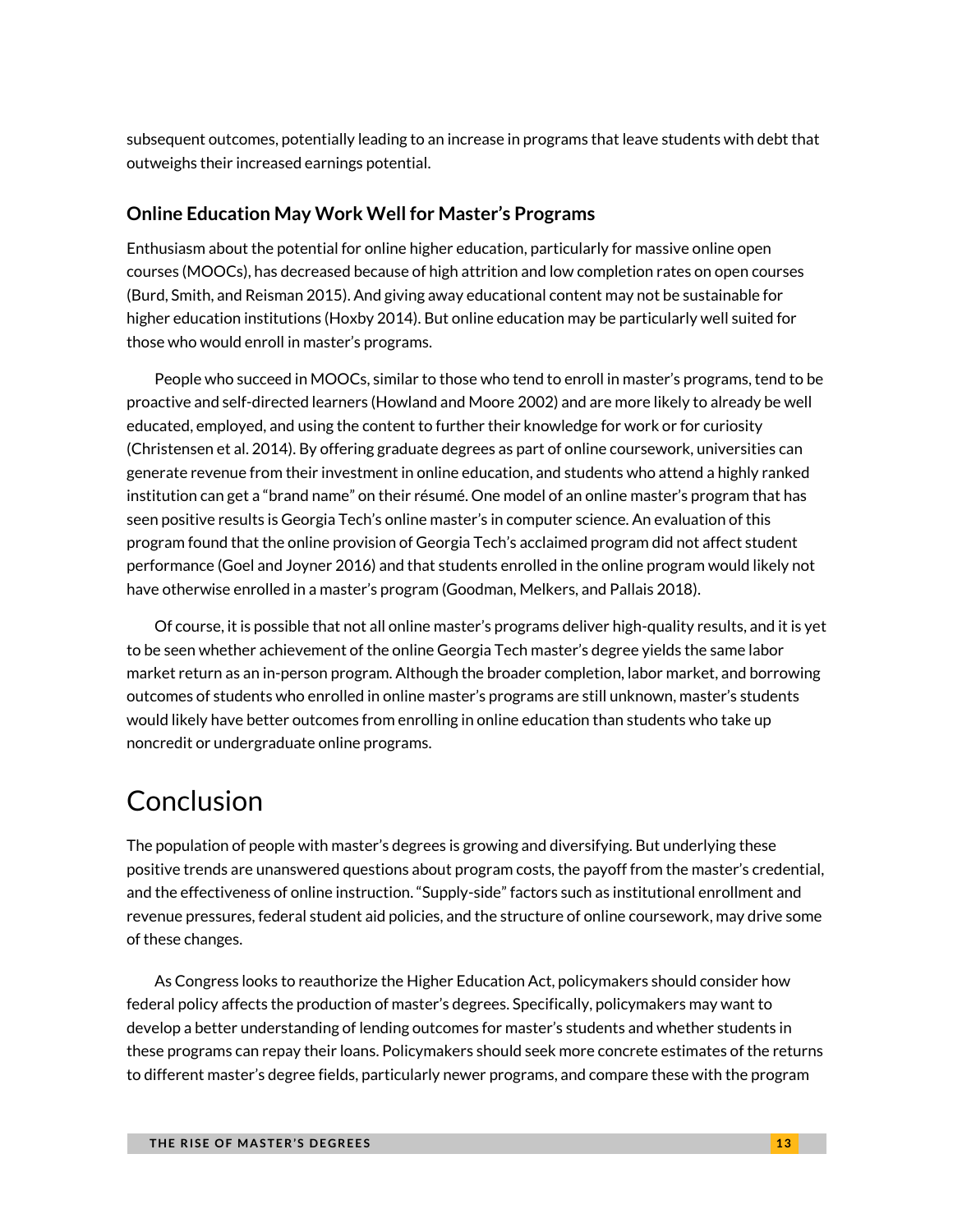prices. The Trump administration has proposed providing program-level data on student outcomes, which, if implemented, could reveal some of these numbers for individual institutions. $^{12}$  Even if program-level data on master's programs are unattainable, better estimates of master's student debt and early career outcomes could lead to changes in the parameters of federal student lending and repayment. For example, the most recent income-driven repayment program, REPAYE, stretches the repayment period to 25 years (from 20) for borrowers with graduate school debt, acknowledging that higher graduate loan balances take a longer time to pay down.

More research is also needed on the outcomes of those who enroll in online master's programs. Online programs have the potential to reach a broader set of students at lower costs (though some potential students may still be left out because of connectivity constraints) (Rosenboom and Blagg 2018). Although online programs could save money for both the student and the institution, it is unclear how returns to these programs compare with similar in-person programs. In particular, it may be more difficult for potential students to assess the quality of instruction and support offered online by these newer programs or how employers will receive these degrees. And students may face uncertainty if they are using an out-of-state online master's program to satisfy licensure or certification requirements. 13

The landscape of master's degree programs is changing fast. It is possible that these changes are driven not only by student demand, but also by the decisions of higher education institutions and by federal higher education policy. For the benefit of both students and policymakers, better information on the outcomes of these programs, particularly student lending outcomes, is vital.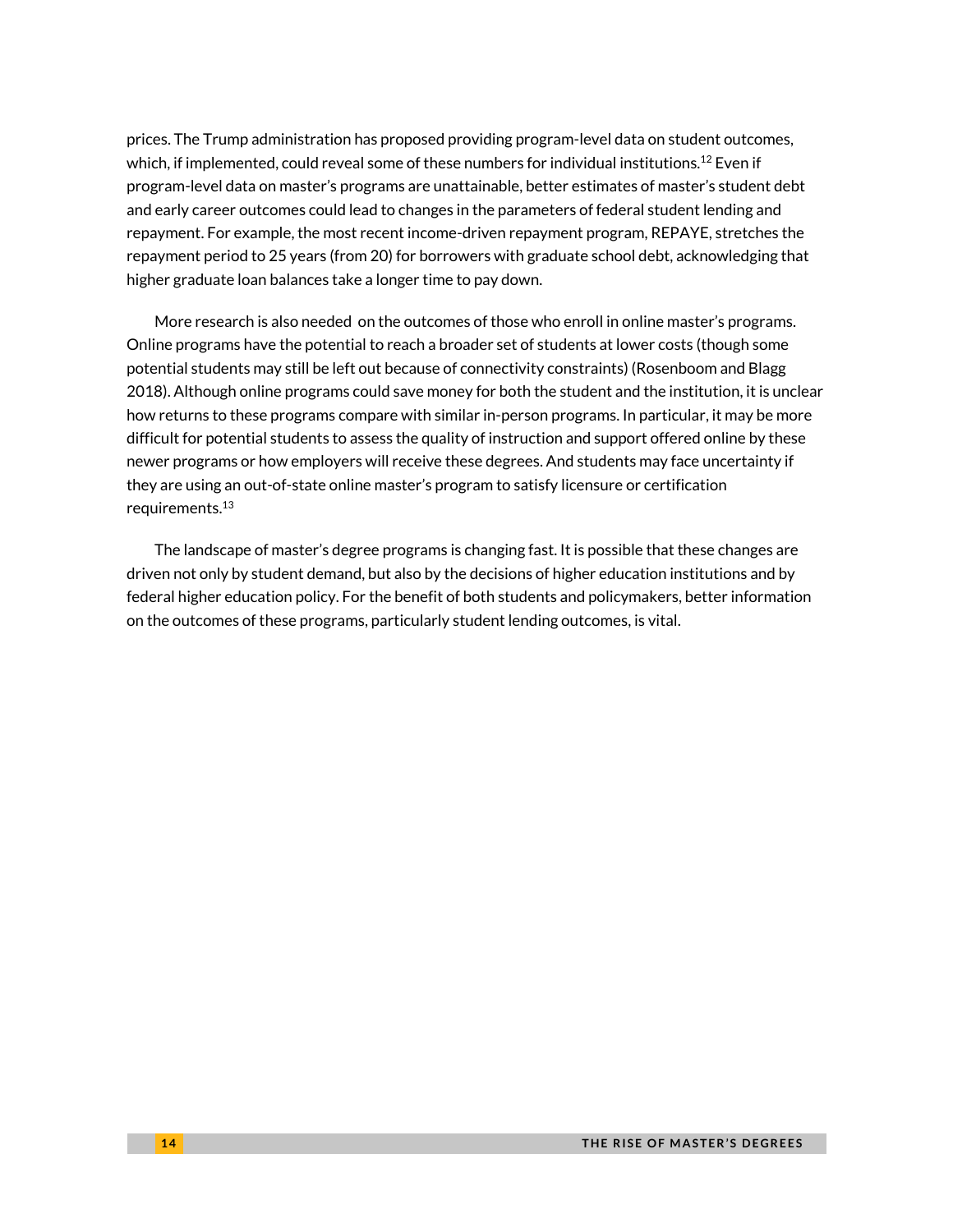# Appendix

#### FIGURE A.1

#### **Bachelor's and Master's Degree Awards over Time**

![](_page_14_Figure_3.jpeg)

#### **URBAN INSTITUTE**

**Source:** Urban Institute analysis of National Center for Education Statistics Digest of Educational Statistics. **Note:** 28:100 and 40:100 are the ratios of master's degrees awarded to bachelor's degrees awarded in the same year, in 1970–71 and in 2015–16.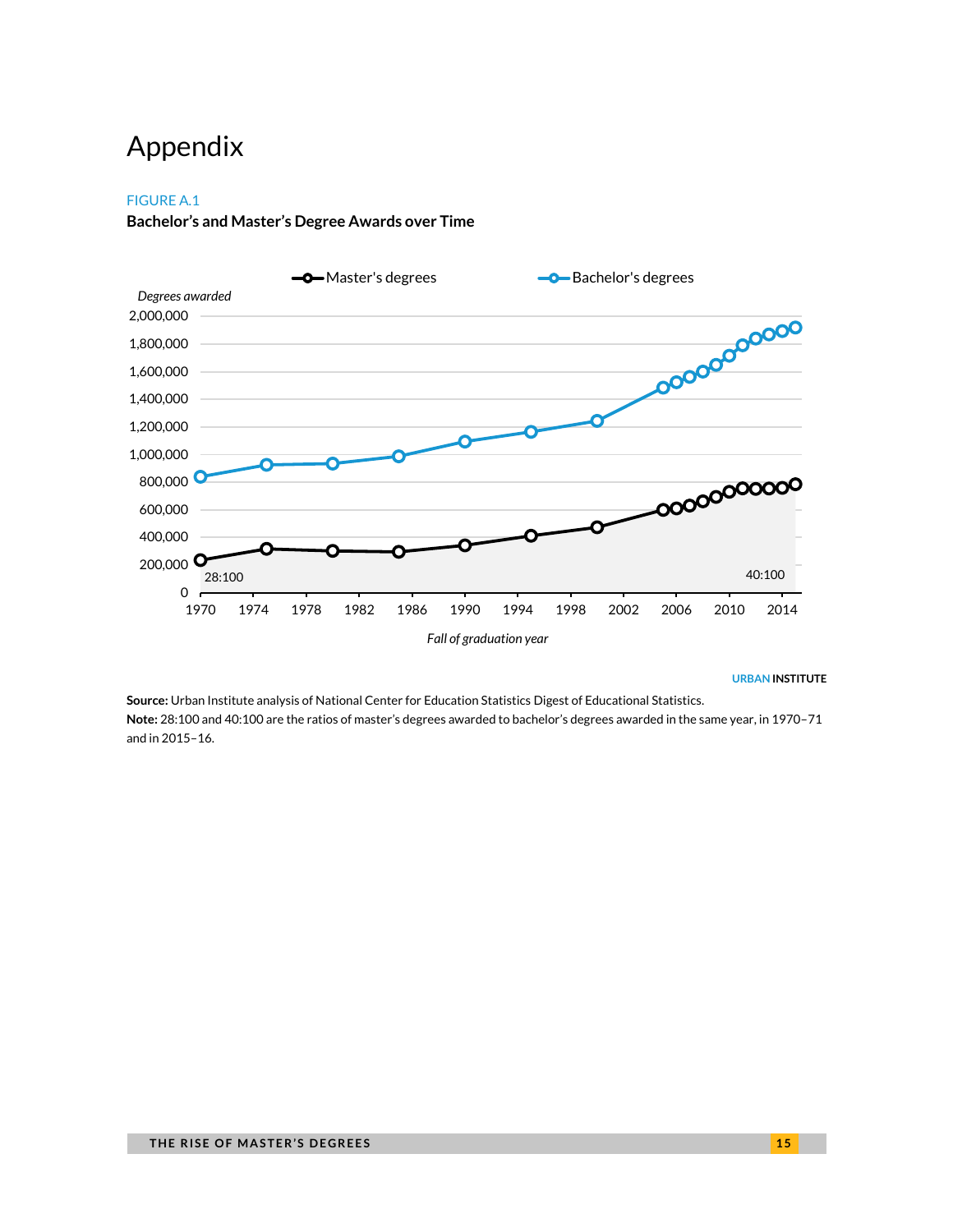#### FIGURE A.2

![](_page_15_Figure_1.jpeg)

**Source:** Urban Institute analysis of Integrated Postsecondary Education Data System data. **Notes:** All data are for out-of-state full-time enrollment and are weighted by bachelor's or master's degrees awarded in the given year. Weighting by full-time undergraduate and graduate enrollment yields qualitatively similar results.

# **Notes**

- <sup>1</sup> Laura Pappano, "The Master's as the New Bachelor's," *New York Times,* July 22, 2011, [https://www.nytimes.com/2011/07/24/education/edlife/edl-24masters-t.html;](https://www.nytimes.com/2011/07/24/education/edlife/edl-24masters-t.html) Nick Anderson, "Master's Degree Programs Surge at Nation's Colleges and Universities," *Washington Post,* May 25, 2013, [https://www.washingtonpost.com/local/education/masters-degree-programs-surge-at-nations-colleges-and](https://www.washingtonpost.com/local/education/masters-degree-programs-surge-at-nations-colleges-and-universities/2013/05/25/938462fa-b726-11e2-92f3-f291801936b8_story.html?utm_term=.d14aca36df05)[universities/2013/05/25/938462fa-b726-11e2-92f3-f291801936b8\\_story.html?utm\\_term=.d14aca36df05.](https://www.washingtonpost.com/local/education/masters-degree-programs-surge-at-nations-colleges-and-universities/2013/05/25/938462fa-b726-11e2-92f3-f291801936b8_story.html?utm_term=.d14aca36df05)
- <sup>2</sup> PowerStats table cgkbkpd8.
- <sup>3</sup> PowerStats table bgmbkp76.
- <sup>4</sup> PowerStats table fnbknm06.
- <sup>5</sup> PowerStats tables cgmbkc10 and cgmbkcc42
- <sup>6</sup> PowerStats table cgmbkdkd31.
- <sup>7</sup> University of California Office of the President, "UC Board of Regents Approves Policy on Nonresident Student Enrollment," press release, May 18, 2017, [https://www.universityofcalifornia.edu/press-room/uc-board](https://www.universityofcalifornia.edu/press-room/uc-board-regents-approves-policy-nonresident-student-enrollment)[regents-approves-policy-nonresident-student-enrollment;](https://www.universityofcalifornia.edu/press-room/uc-board-regents-approves-policy-nonresident-student-enrollment) Raquel Nicole DeSouza, "VA In-State Ratio Bill Fails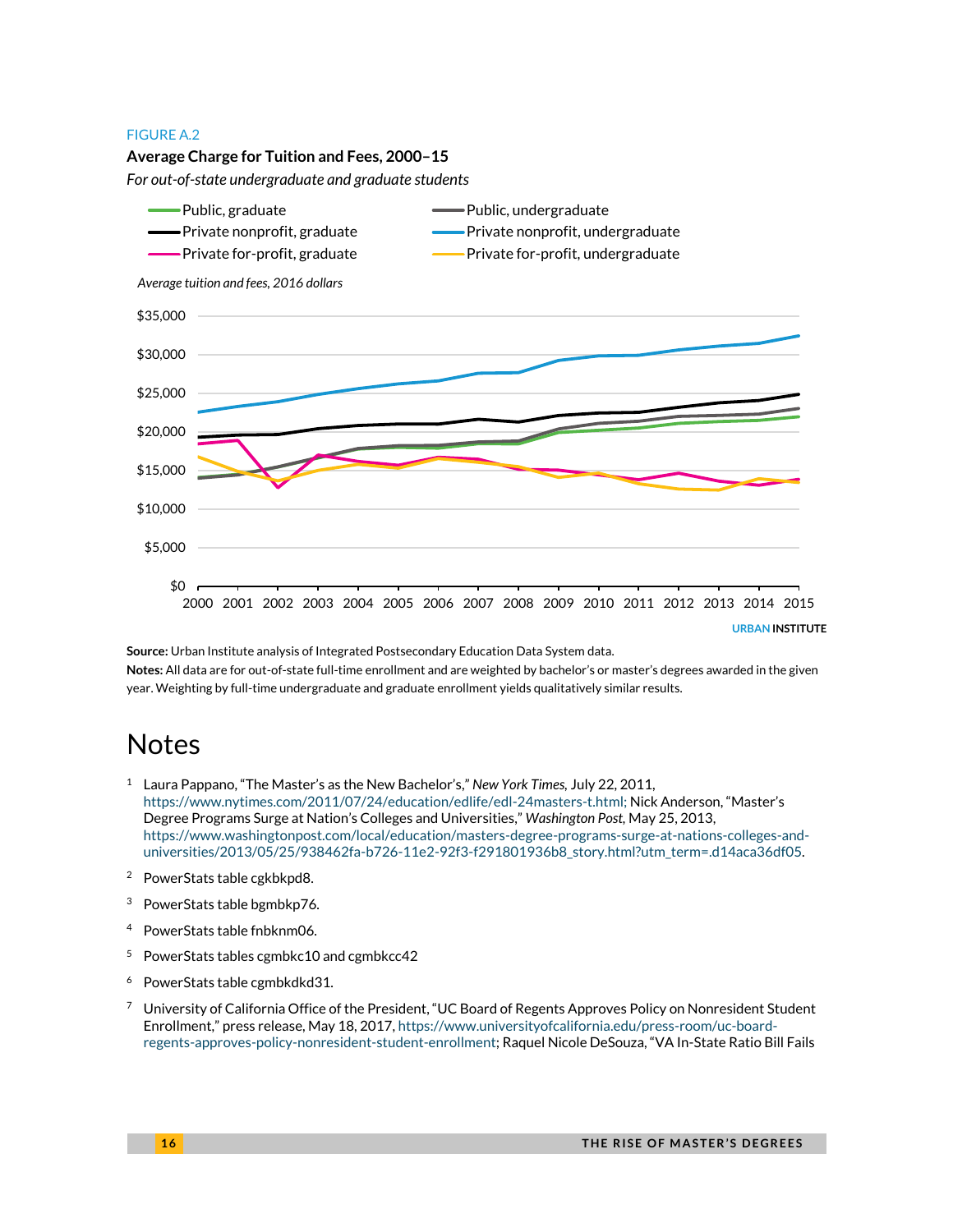in Committee," *Fourth Estate,* March 25, 2015[, http://gmufourthestate.com/2015/03/25/va-in-state-ratio-bill](http://gmufourthestate.com/2015/03/25/va-in-state-ratio-bill-fails-in-committee/#sthash.qALB6Ptc.dpbs)[fails-in-committee/#sthash.qALB6Ptc.dpbs.](http://gmufourthestate.com/2015/03/25/va-in-state-ratio-bill-fails-in-committee/#sthash.qALB6Ptc.dpbs)

- <sup>8</sup> Robert Morse and Eric Brooks, "Best Colleges Ranking Criteria and Weights," *US News and World Report*, September 9, 2018[, https://www.usnews.com/education/best-colleges/articles/ranking-criteria-and-weights.](https://www.usnews.com/education/best-colleges/articles/ranking-criteria-and-weights)
- $9$  Jon Marcus, "Graduate Programs Have Become a Cash Cow for Struggling Colleges. What Does That Mean for Students?" PBS NewsHour, September 18, 2017, [https://www.pbs.org/newshour/education/graduate](https://www.pbs.org/newshour/education/graduate-programs-become-cash-cow-struggling-colleges-mean-students)[programs-become-cash-cow-struggling-colleges-mean-students.](https://www.pbs.org/newshour/education/graduate-programs-become-cash-cow-struggling-colleges-mean-students)
- <sup>10</sup> PowerStats tables cgnbkmac and cgnbkm37.
- <sup>11</sup> PowerStats tables cgnbkmdf1 and cgnbkm7e.
- <sup>12</sup> Andrew Kreighbaum, "DeVos to Announce New Push for Deregulation, Innovation," *Inside Higher Ed*, July 30, 2018[, https://www.insidehighered.com/news/2018/07/30/trump-administration-official-describes-plan](https://www.insidehighered.com/news/2018/07/30/trump-administration-official-describes-plan-rethink-higher-education-through)[rethink-higher-education-through.](https://www.insidehighered.com/news/2018/07/30/trump-administration-official-describes-plan-rethink-higher-education-through)
- <sup>13</sup> US Department of Education, "Education Department Announces Final Rule on State Authorization of Postsecondary Distance Education, Foreign Locations," press release, December 16, 2016, [https://www.ed.gov/news/press-releases/education-department-announces-final-rule-state-authorization](https://www.ed.gov/news/press-releases/education-department-announces-final-rule-state-authorization-postsecondary-distance-education-foreign-locations)[postsecondary-distance-education-foreign-locations.](https://www.ed.gov/news/press-releases/education-department-announces-final-rule-state-authorization-postsecondary-distance-education-foreign-locations)

# References

- AIR (American Institutes for Research). 2013. "[How Much Does It Cost Institutions to Produce STEM Degrees?](https://deltacostproject.org/sites/default/files/products/Cost%20to%20Institutions%20of%20STEM%20Degrees.pdf)" Washington, DC: AIR.
- Baum, Sandy, and Patricia Steele. 2017. "[Who Goes to Graduate School and Who Succeeds?](https://www.urban.org/research/publication/who-goes-graduate-school-and-who-succeeds)" Washington, DC: Urban Institute.
- Bedard, Kelly, and Douglas A. Herman. 2008. "Who Goes to Graduate/Professional School? The Importance of Economic Fluctuations, Undergraduate Field, and Ability." *Economics of Education Review* 27 (2): 197–210.
- Bednar, Steven, and Dora Gicheva. 2013. "Tax Benefits for Graduate Education: Incentives for Whom?" *Economics of Education Review* 36:181–97.
- Burd, Elizabeth L., Shamus P. Smith, and Sorel Reisman. 2015. "Exploring Business Models for MOOCs in Higher Education." *Innovative Higher Education* 40 (1): 37–49.
- Carnevale, Anthony P., Ban Cheah, and Andrew R. Hanson. 2015. *[The Economic Value of College Majors](https://cew.georgetown.edu/cew-reports/valueofcollegemajors/)*. Washington, DC: Georgetown University, McCourt School of Public Policy, Center on Education and the Workforce.
- Christensen, Gayle, Andrew Steinmetz, Brandon Alcorn, Amy Bennett, Deirdre Woods, and Ezekiel Emanuel. 2014. "The MOOC Phenomenon: Who Takes Massive Open Online Courses and Why?" *SSRN Electronic Journal*.
- Delisle, Jason D. 2017. "[The](http://www.aei.org/publication/graduate-schools-with-the-lowest-rates-of-student-loan-repayment/) Pell Grant Proxy: A Ubiquitous But Flawed Measure of Low-Income Student Enrollment." Washington, DC: Brookings Institution.
- ———. 2018. "[Graduate Schools with the Lowest Rates of Student Loan Repayment.](http://www.aei.org/publication/graduate-schools-with-the-lowest-rates-of-student-loan-repayment/)" Washington, DC: American Enterprise Institute.
- Deming, David J., Claudia Goldin, Lawrence F. Katz, and Noam Yuchtman. 2015. "Can Online Learning Bend the Higher Education Cost Curve?" *American Economic Review* 105 (5): 496–501.
- Glazer-Raymo, Judith. 2005. *Professionalizing Graduate Education: The Master's Degree in the Marketplace*. San Francisco: Wiley Periodicals.
- Goel, Ashok K., and David A. Joyner. 2016. "An Experiment in Teaching Cognitive Systems Online." *International Journal for the Scholarship of Technology-Enhanced Learning* 1 (1): 3–23.
- Goodman, Joshua, Julia Melkers, and Amanda Pallais. 2018. "Can Online Delivery Increase Access to Education?" *Journal of Labor Economics*.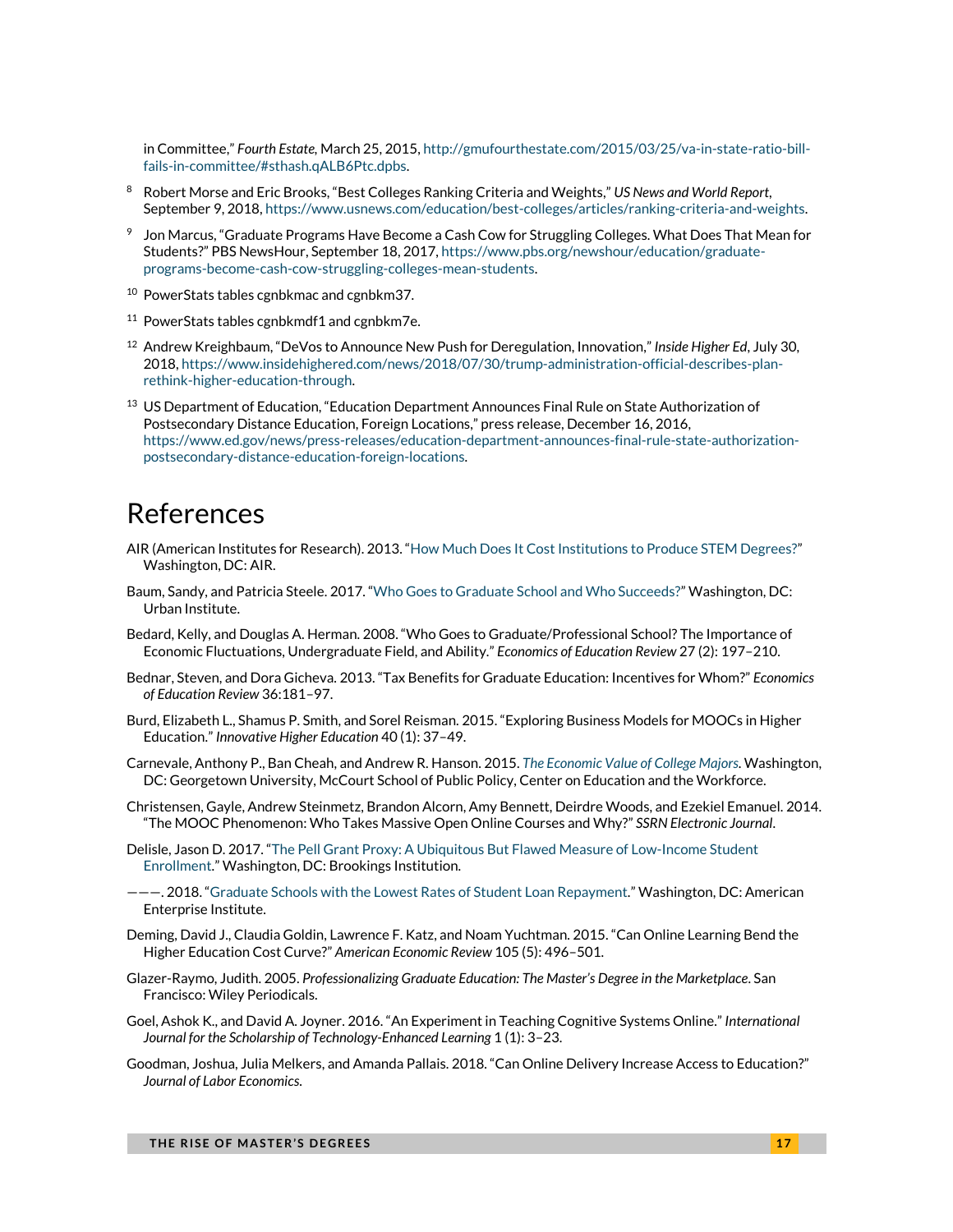- Heller, Donald E. 1999. "The Effects of Tuition and State Financial Aid on Public College Enrollment." *Review of Higher Education* 23 (1): 65–89.
- Howland, Jane L., and Joi L. Moore. 2002. "Student Perceptions as Distance Learners in Internet-Based Courses." *Distance Education* 23 (2): 183–95.
- Hoxby, Caroline M. 2014. "The Economics of Online Postsecondary Education: MOOCs, Nonselective Education, and Highly Selective Education." *American Economic Review* 104 (5): 528–33.
- James, Jonathan. 2012. "The College Wage Premium." Cleveland: Federal Reserve Bank of Cleveland.
- Jaquette, Ozan. Forthcoming. "Do Public Universities Replace State Appropriations with Master's Students?" Unpublished manuscript.
- Jaquette, Ozan, and Bradley R. Curs. 2015. "Creating the Out-of-State University: Do Public Universities Increase Nonresident Freshman Enrollment in Response to Declining State Appropriations?" *Research in Higher Education* 56 (6): 535–65.
- Kennedy, Marian S., Shelby K. Lanier, Katherine M. Ehlert, Karen A. High, Kathryn K. Pegues, and Julia L. Sharp. 2016. "Understanding the Role of Knowledge Related to Financial Resources on Decisions to Attend Graduate School." In *Frontiers in Education Conference (FIE), 2016*, 1–5.
- Lee, Vivien, and Adam Looney. 2018. "[Headwinds for Graduate Student Borrowers: Rising Balances and Slowing](https://www.brookings.edu/research/headwinds-for-graduate-student-borrowers-rising-balances-and-slowing-repayment-rates/)  [Repayment Rates.](https://www.brookings.edu/research/headwinds-for-graduate-student-borrowers-rising-balances-and-slowing-repayment-rates/)" Washington, DC: Brookings Institution.
- Miller, Abby, Amelia M. Topper, and Samantha Richardson. 2017. *[Suggestionsfor Improving IPEDS Distance Education](https://nces.ed.gov/ipeds/pdf/NPEC/data/NPEC_Paper_IPEDS_Distance_Education_2017.pdf)  [Data Collection](https://nces.ed.gov/ipeds/pdf/NPEC/data/NPEC_Paper_IPEDS_Distance_Education_2017.pdf)*. Washington, DC: National Postsecondary Education Cooperative.
- Rosenboom, Victoria, and Kristin Blagg. 2018. "[Disconnected from Higher Education: How Geography and Internet](https://www.urban.org/research/publication/disconnected-higher-education)  [Speed Limit Access to Higher Education.](https://www.urban.org/research/publication/disconnected-higher-education)" Washington, DC: Urban Institute.
- Schneider, Mark, and Jorge Klor de Alva. 2018. "The Master's as the New Bachelor's [Degree: In Search of the Labor](http://www.aei.org/publication/the-masters-as-the-new-bachelors-degree-in-search-of-the-labor-market-payoff/)  [Market Payoff.](http://www.aei.org/publication/the-masters-as-the-new-bachelors-degree-in-search-of-the-labor-market-payoff/)" Washington, DC: American Enterprise Institute.
- Seaman, Julia E., I. Elaine Allen, and Jeff Seaman. 2018. *[Grade Increase: Tracking Distance Education in the United](https://onlinelearningsurvey.com/reports/gradeincrease.pdf)  [States](https://onlinelearningsurvey.com/reports/gradeincrease.pdf)*. Babson Park, MA: Babson Survey Research Group.

# About the Author

![](_page_17_Picture_13.jpeg)

**Kristin Blagg** is a research associate in the Education Policy Program at the Urban Institute. Her research focuses on K–12 and postsecondary education. Blagg has conducted studies on student transportation and school choice, student loans, and the role of information in higher education. Blagg spent four years as a math teacher in New Orleans and New York City. In addition to her work at Urban, she is pursuing a PhD in public policy and public administration at the George Washington University. Blagg holds a BA in government from Harvard University, an MSEd from Hunter College, and an MPP from Georgetown University.